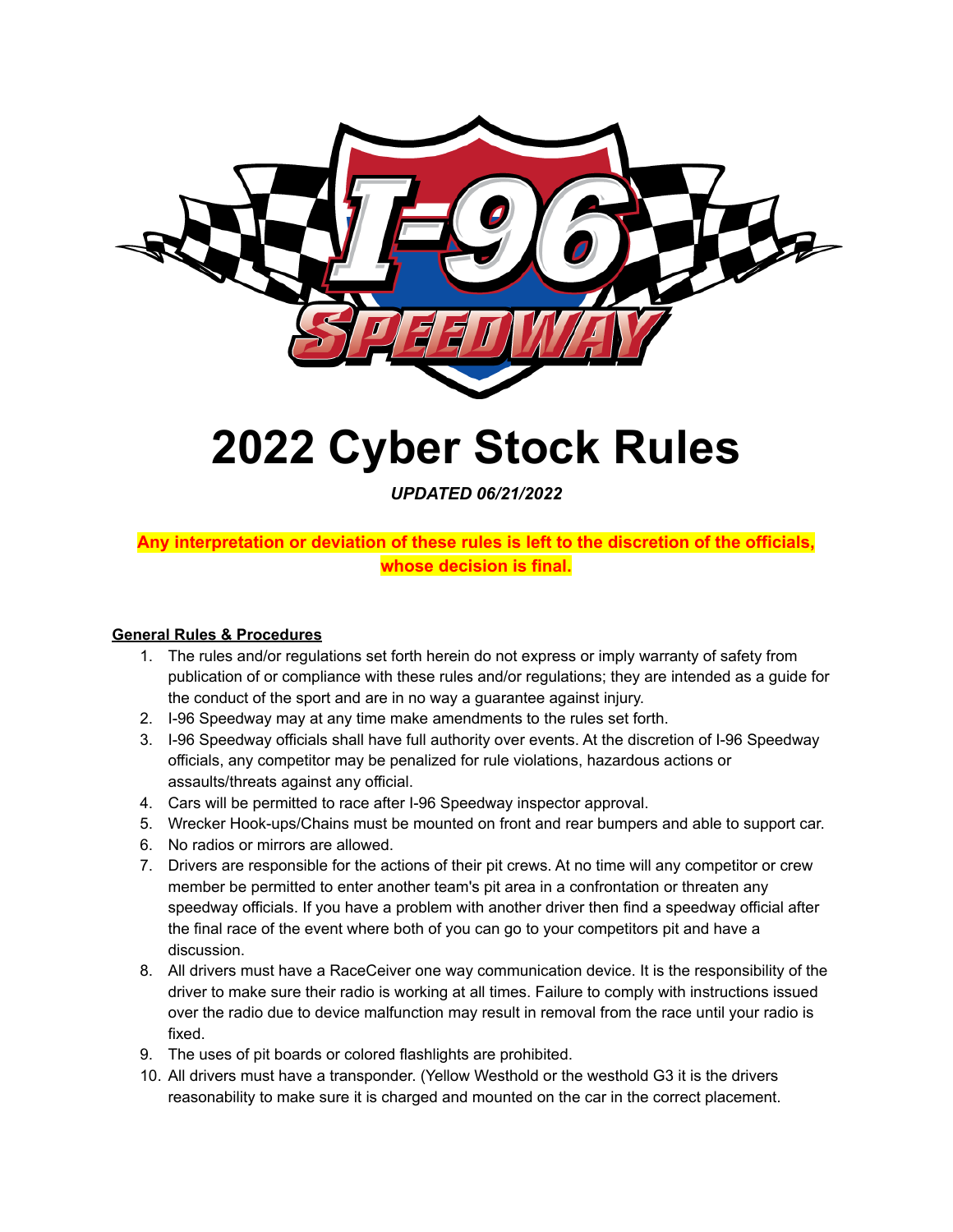# **Competitor Notes**

- 1. This division will be competitive.
- 2. All competitors should have an extra 100lbs of lead painted white, pre-drilled, with 1/2" bolts and large washers, so this lead can be readily added to your car in the event of a rules infraction.
- 3. No limited slip, locked, or welded differentials.
- 4. No computers (Laptops, smart phones, tablets, etc) will be permitted in the car during on track competition.

# **Cars**

- 1. All cars will be a 4 or 6 cylinder, front wheel drive car, with a manual or automatic transmission.
- 2. Convertibles, 2 seat coupes, super or turbo charged cars will NOT be permitted.
- 3. Cars with four wheel steering from the OEM manufacturer will not be permitted. You may not adapt a four wheel steering car into a front wheel turn only.
- 4. These vehicles will remain stock, in their original form and shape. No alterations will be made to your cars, unless it is stated that you may do so.
- 5. All cars must have contrasting and easily identifiable numbers on the doors and roofs so that they can be easily read by the scoring tower. (This has been a problem, remember your numbers need to be read from at least 100 feet away. If you don't make your numbers easily identifiable then don't complain that you aren't scored properly!)

# **Saftey Requirements Driver**

1. Safety rules will be strongly enforced in this class. You will be required to have a full fire suit, a minimum full face Snell SA2000 or above-approved helmet (DOT & Motocross Helmets will not be permitted because of the lack of fire protection), along with racing gloves, a 5 or 6 point racing harness in good condition and properly installed, a good quality window net with a quick release latch, adequate roll bar padding, and an aluminum racing seat that is bolted at the bottom of the seat and the back to the roll cage (bolting the seat to the floorboard of the car will NOT be permitted). Racing boots, a neck collar or head & neck restraint is highly recommended.

**Note:** "Snell" is the foundation that provides the ratings for helmets. Approved helmets must have the "SA" on the identifying sticker to prove they are rated for fire resistance. SA2000, SA2005, SA2010, & SA2015 helmets are the only approved helmets for competition. For more information on the Snell foundation and rating systems visit: www.smf.org.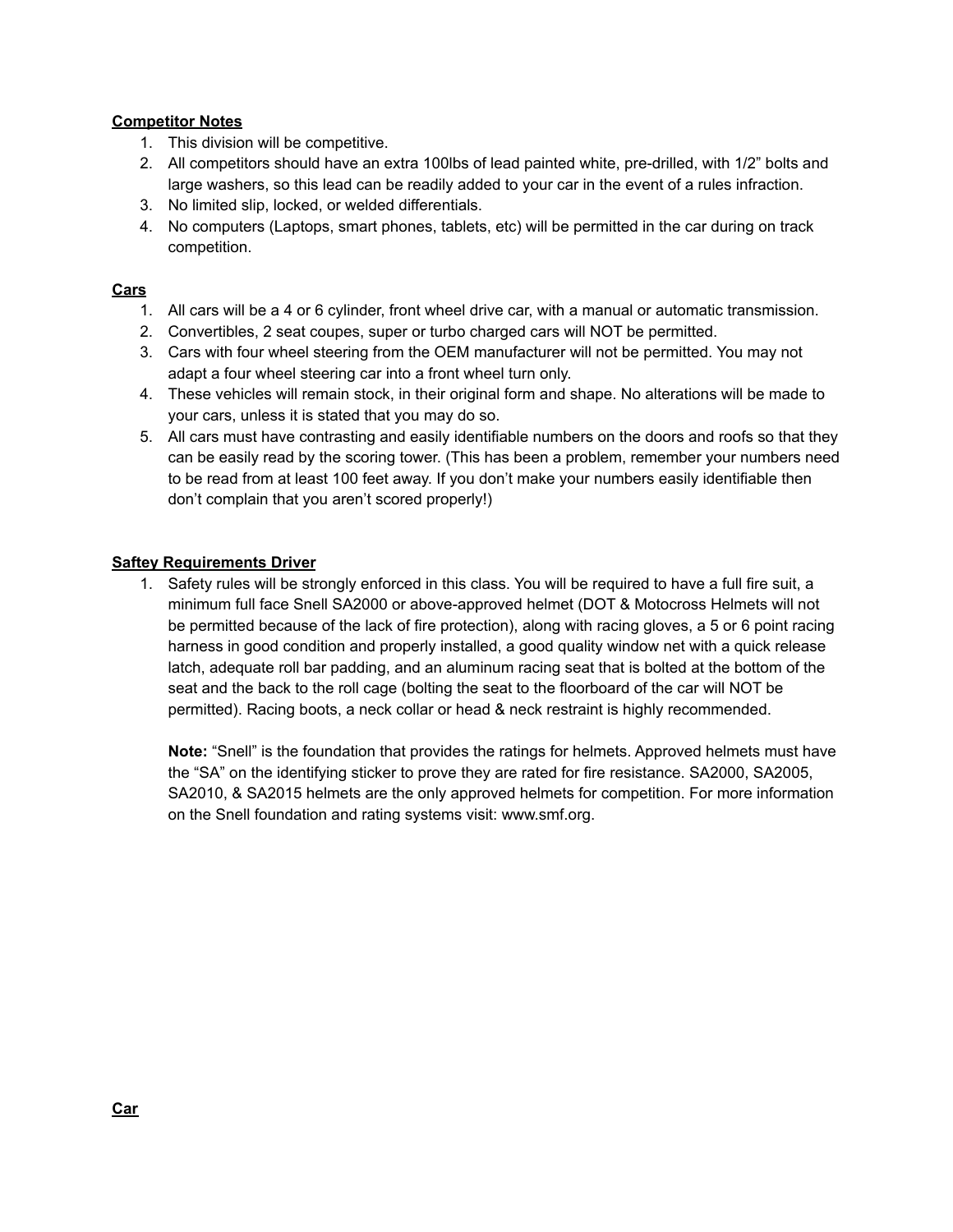- 1. Although we are strongly encouraging people to build and work on their own cars, if you have little or no experience putting in a safe roll cage, contact a good welder to help you install a good quality roll cage, your racing seat, and your safety belt and window net mounts. Your seat and belts must be mounted to the roll cage. Not to floor pan.
- 2. All cars will have a minimum of a 4 post roll cage. The minimum round tubing (Square tubing will not be permitted) size is 1 1/2" x .095 thickness, no exhaust tubing or old rusty well pipe allowed. The rollover bar will be behind the driver's head, with the upper halo section constructed to give the driver plenty of head clearance & protection to provide safety in the event of a rollover. All cars will have a minimum of 3 driver's side door bars, as well as a single or an X door bar on the passenger side. A 30" wide by 12" tall by 1/8" thick driver's side door plate is required on all cars (minimum size). All doors must be bolted, welded or chained shut. The back of the seat must be secured to the horizontal back bar of your roll cage. An aluminum racing seat is mandatory. 3.
- 3. Front Hoops may be added for safety as well as keeping the car from bending so easily. 1 3/4" round tubing maximum (no heavy square tubing or channel). You may build your radiator support rather than using the stock core supports. Stock bumpers & all front OEM sheet metal are still required.
- 4. Rear bars will be a maximum of 1 3/4" round tubing (Square tubing will not be permitted). The rear bars may extend rearward from the top of the cage behind the driver, angling down to the rear of the trunk area. You may also have 2 bars extending back from the middle section of the back hoop, rearward. No bars may extend through the rear of your trunk area. You may have an X in between your two rear diagonal bars. The rear strut towers may be supported with your back bars, to help keep your strut towers in place. We will be allowing bars to extend through the front and rear firewall, for added protection for the driver. These bars may attach to the strut towers, but may not go any farther. Cars must have a shut-off switch next to the driver window which can easily be reached from the outside of the car by the safety crew.
- 5. A minimum of three (3) vertical driver protection bars are required in the windshield ahead of the driver. Wire mesh covering the windshield area is highly recommended.

#### **Bumpers**

- 1. We will allow you to beef up & secure your bumpers to your frame mounts, with a maximum of 1/8" thick angle iron or flat stock. You may add one piece of 1 3/4" x .090 (maximum size) tubing between your frame horns (both front & rear) to give you a solid place to attach your chain/cable hook-up. You may attach expanded sheet metal or screen in front of your radiator to protect from debris & mud.
- 2. Aftermarket nose and tail covers will be permitted. Stock bumper covers are permitted. Bumper covers are not required.

# **Towing Hookups**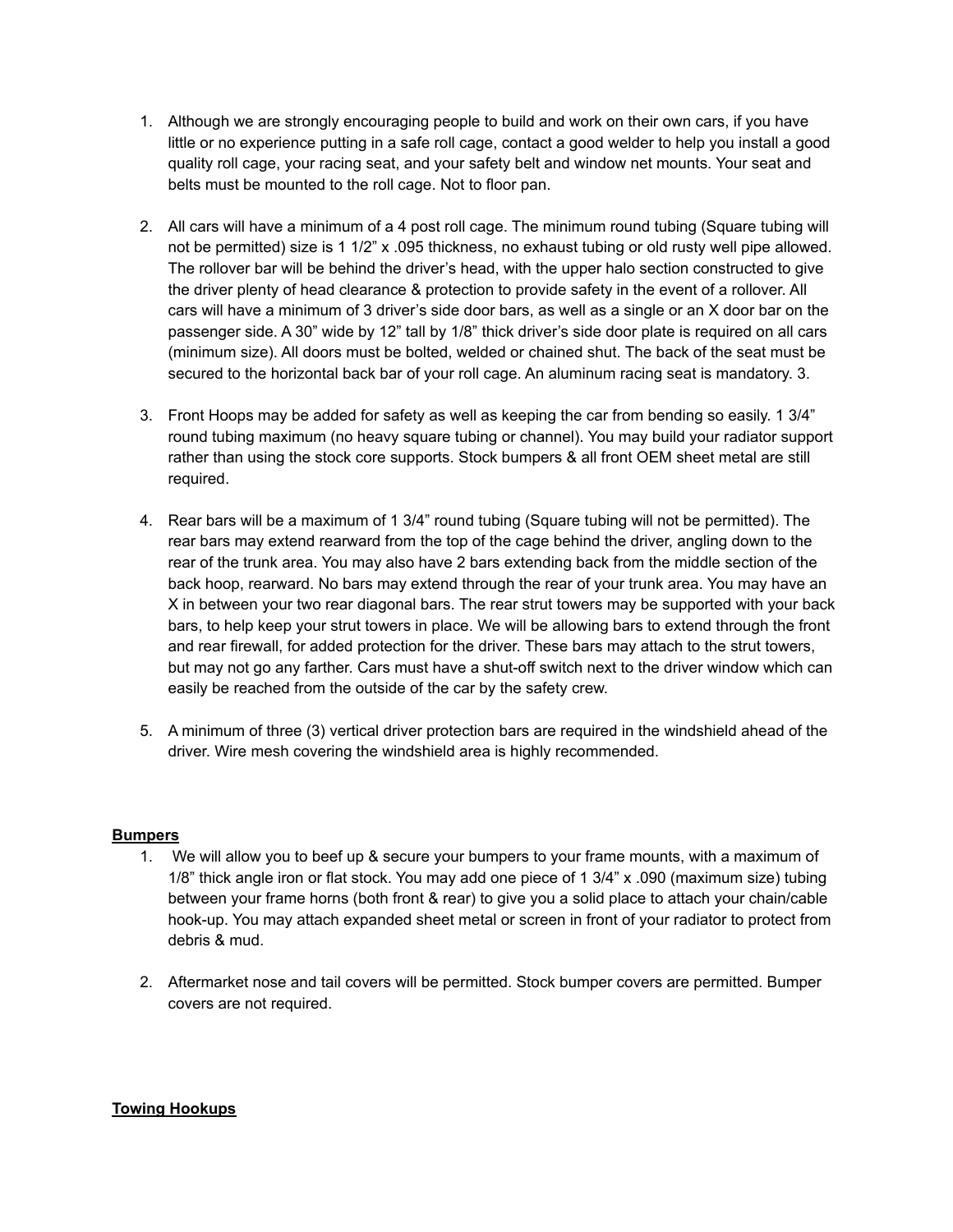- 1. All cars are required to have a cable or chain to hook up to on the front and rear of the car in the event of needing to tow your car off the track.
- 2. You will be allowed to add one piece of 1 3/4" x .090 (maximum size) tubing between your frame horns (both front and rear) to have a solid place to attach your chain/cable hook-up. Make sure your tubing is welded solid & that your chain or cable will lift your car up safely & square with the track (not just around one side of the frame horn).
- 3. As we are trying to run a timely show you will get one warning on this rule. Penalty after that will be starting on the tail of next week's feature event.

# **Gas Tanks & Batteries**

- 1. If the stock gas tank is located ahead of the rear axle, it may remain in place as is. Double check the gas lines and the tank straps, replace them if they are worn. All stock tanks located behind the rear end must be removed and replaced with a 10 gallon (or smaller) fuel cell and placed forward of the centerline of the rear struts in the trunk / rear seat area. Fuel cells must be isolated from the driver compartment and contained in a metal frame connected to the roll cage / rear strut support bars (simply strapping your tank to the floor of the car will not be permitted). All cars running fuel cells will be permitted to build a firewall from behind the driver seat leading to the trunk area consisting of 20 gauge (.020) minimum steel with absolutely no holes between the fuel cell area and driver compartment. It is HIGHLY RECOMMENDED that all fuel cells have a "roll over valve" installed to aid in keeping fuel from leaking out in the event of a roll over.
- 2. All fuel pumps are required to be wired into a master kill switch to be mounted behind the driver's seat that must kill all battery power before going to the stock vehicle harness or fuel pump.

All batteries that are mounted inside the driver's compartment must be completely enclosed in a marine-type box with a lid, and mounted securely. 4. Remember to disconnect your battery whenever working on your fuel system! 5. Skid plates (Steel or Aluminum OK) for cars utilizing stock gas tanks will be required. Cars using a fuel cell are not required to use skid plates.

# **Complete Stock Bodies**

- 1. Doors, fenders, trunks, roof, may be skinned, but must remain stock, full, and intact. The main core of the body must remain intact between all strut towers for strength.
- 2. All glass must be removed 100%. All mirrors, upholstery, insulation inside & under the hood, carpet, tail lights & headlights, all loose trim on the exterior of the body, trailer hitches, and aftermarket add-ons must be removed from the car. Any material burnable in the driver's cockpit area must be removed. The original hood & trunk latches must be removed and replaced with a quick-release hood pin system. Any car with a hatchback can weld or bolt your hatchback solid. All holes in the floorboard, front and rear firewall must be covered securely with sheet metal. Both front & rear bumpers must be strapped or chained to the frame, to prevent dragging. When you remove the vinyl covering on your dashboard, you may cover up the "ugly stuff" with a piece of aluminum or sheet metal. Make sure all loose glass or material inside of the body panels are vacuumed out completely. All loose rust flakes or trim must be removed from your cars. Use a sledgehammer on your bumpers to knock off all of the loose material on the bottom side of your car.
- 3. Before your car will be allowed on the track, make sure the cockpit area as well as the trunk area is clean & vacuumed out 100%!
- 4. No "verticals" or "fins" to create more side-force will be permitted.

# **Suspension**